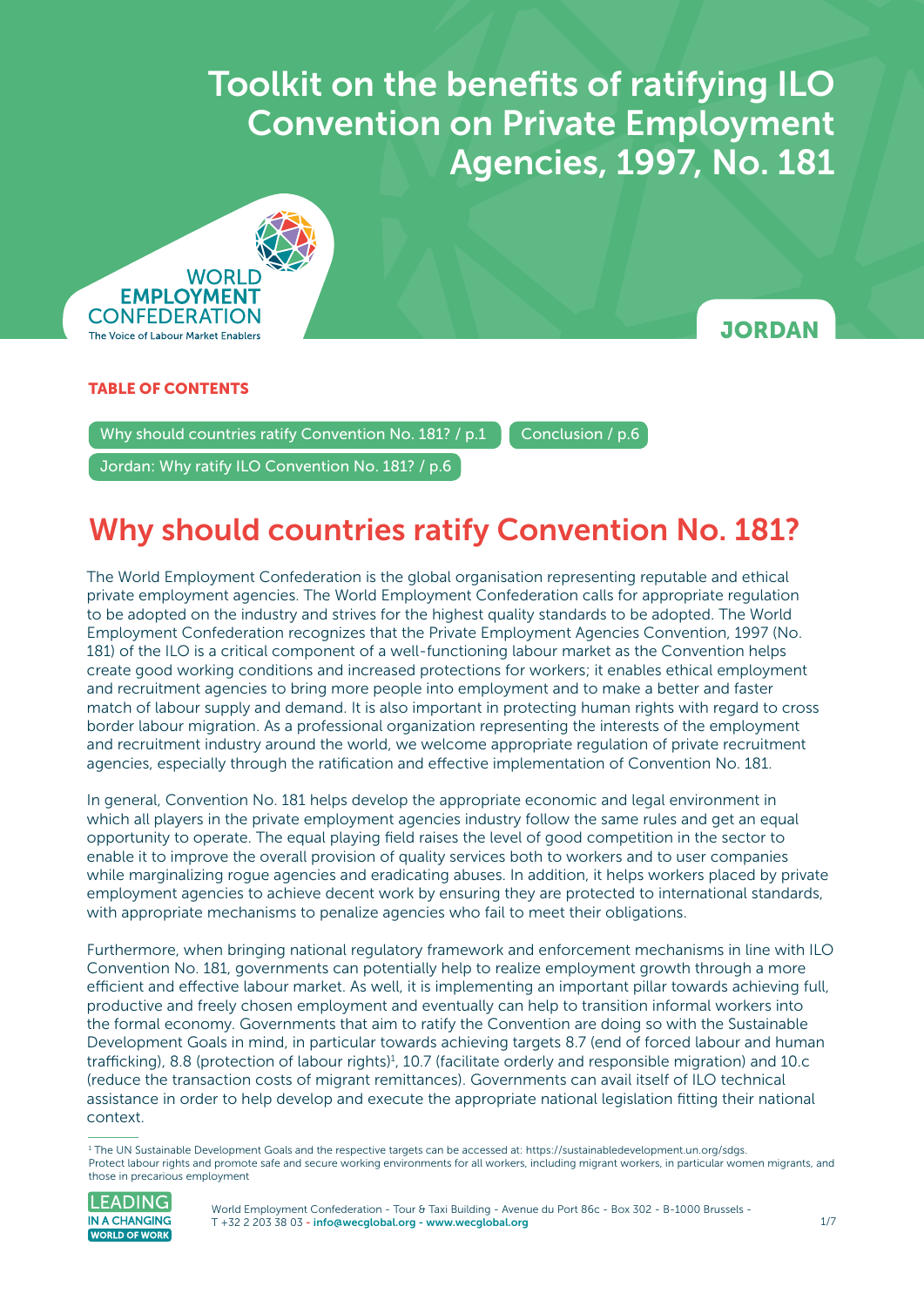

#### RESEARCH2 BY THE INDUSTRY SUPPORTS BENEFITS OF RATIFICATION

World Employment Confederation research has identified that governments which have adopted appropriate regulation on the employment and recruitment industry are competitive. They enjoy better functioning labour markets with job creation, higher participation and inclusion rates as well as lower levels of youth unemployment. Likewise, workers placed by private employment agencies enjoy more protection in countries that have ratified Convention No. 181. There is a positive correlation between the World Economic Forum's Global Competitiveness Index and markets that score best in terms of smart regulation of the employment and recruitment industry. By balancing flexibility with security for companies and workers alike, these countries enjoy higher levels of agency work penetration, which supports job creation and a greater range of employment forms and contracts.

The World Employment Confederation's recent assessment of the Convention has revealed that countries which have ratified it have seen:

- 1. Lower levels of informal employment and undeclared work
- 2. High correlation with democracy
- 3. Increased cooperation between public and private employment agencies
- 4. Greater protection for freedom of association
- 5. Full respect for the right to strike
- 6. Meaningful and constructive social dialogue in the temporary agency work sector
- 7. Better protection of agency workers by forbidding fee-charging
- 8. Better wages for agency workers
- 9. Controlled and mitigated development of the industry

#### C181 IS A NECESSARY BUILDING BLOCK FOR EMPLOYMENT GROWTH

The 2010 Report of the ILO Committee of Experts on the Application of Conventions and Recommendations<sup>3</sup> indicated that there are three fundamental steps to achieving full, productive and freely chosen employment. The first step is to make a political commitment towards this goal and in this regard identified the Employment Policy Convention (No. 122) as the priority convention to do so. As well, the Declaration of Social Justice for a Fair Globalization identifies Convention No. 122 as the most significant instrument for governance of employment.

The second fundamental step is to develop appropriate institutions necessary to achieve full employment and note that Conventions Nos 88 (Employment Services Convention) and 181 together form the "*necessary building block for employment growth*". In particular, where there is coordination of efforts as required in Article 13 of Convention No. 181. A third fundamental step is to support the training and retraining of workers, which is often done with workers engaged by reputable private recruitment agencies.

It is interesting to note that there are 110 ratifications of Convention No. 122, 90 ratifications of Convention No. 88 and 32 of Convention No. 181. If governments seek the necessary building block for employment growth, this is the package of Conventions the ILO recommends to enable it yet few countries have ratified all three.

[http://www.ilo.org/wcmsp5/groups/public/@ed\\_norm/@relconf/documents/meetingdocument/wcms\\_123390.pdf](http://www.ilo.org/wcmsp5/groups/public/@ed_norm/@relconf/documents/meetingdocument/wcms_123390.pdf)



<sup>2</sup> Retrieved from Ciett at:

[http://www.ciett.org/fileadmin/templates/ciett/docs/Position\\_papers/ciett\\_assessment\\_C181\\_and\\_C96\\_with\\_infographics.pdf](http://www.ciett.org/fileadmin/templates/ciett/docs/Position_papers/ciett_assessment_C181_and_C96_with_infographics.pdf) All references throughout the document retrieved from: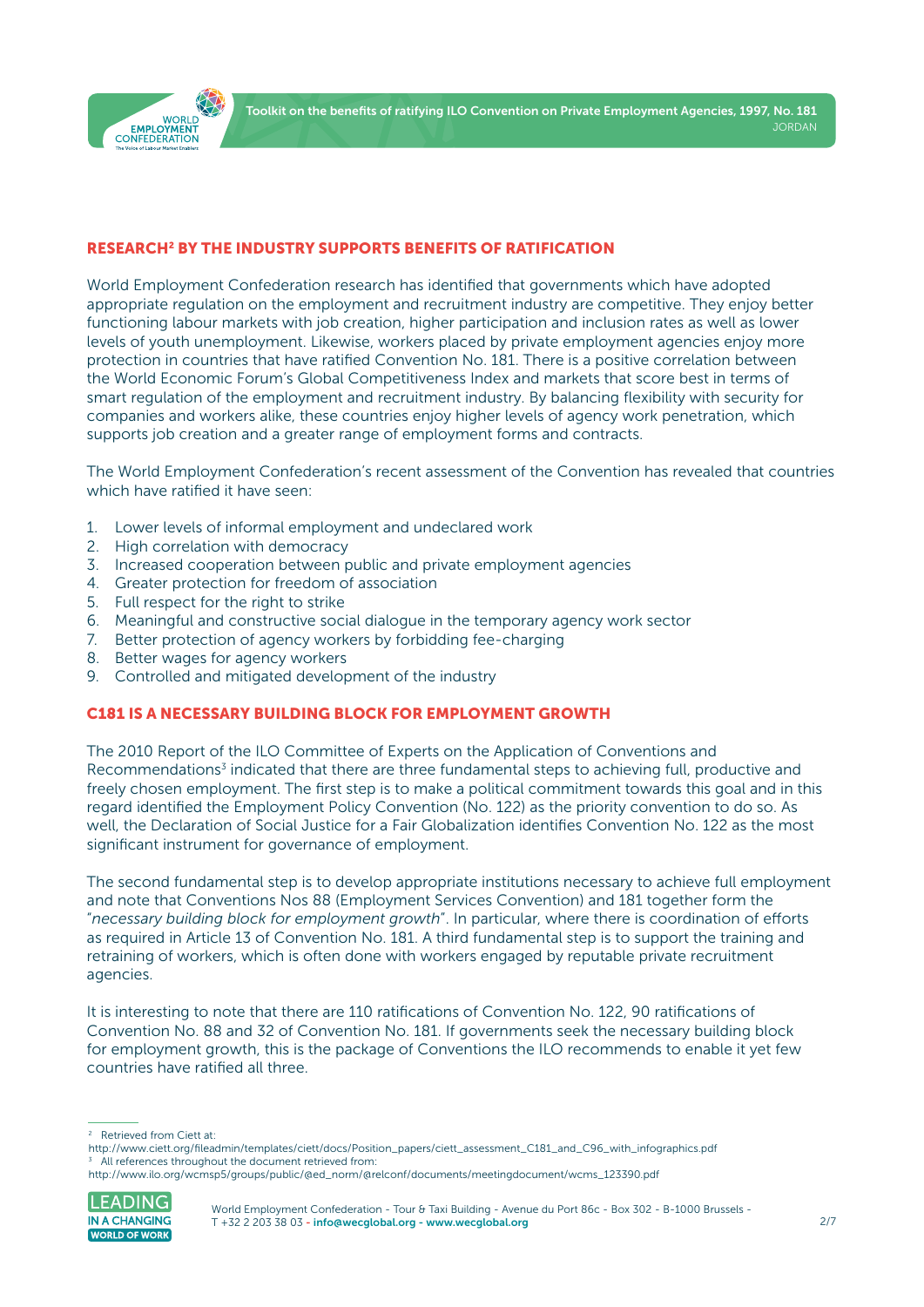

#### C181 ENCOURAGES COOPERATION OF PUBLIC-PRIVATE EMPLOYMENT SERVICES

A major benefit to governments ratifying ILO Convention No. 181 is the flexibility in relating its provisions to national law and practice and the engagement of the social partners in doing so. Convention No. 181 recognizes the benefits of combining the complementary strengths that public and private employment agencies have. It promotes a collaborative approach to enhance labour market participation, as it calls for increased cooperation between public employment services and private employment agencies. It is important to note that both public and private employment services are key actors in the labour market and can mutually benefit from cooperation, as their common aim is to ensure a well-functioning labour market and the achievement of full employment. Such consultations and cooperation enable the government to profit from the expertise and views of the social partners, while respecting the fact that governments retain authority over employment policy and are free to determine how this cooperation is met with their input.

More specifically, Article 13 in the Convention states:

*"…in accordance with national law and practice and after consulting the most representative organizations of employers*

*and workers, formulate, establish and periodically review conditions to promote cooperation between the public*

*employment service and private employment agencies."*

Cooperation can help:

- Enhance the matching of labour demand with supply
- Pooling of information
- Implement Joint skills development programmes
- Implement joint projects for the long-term unemployed
- Increase the rate of transition from unemployment to work

#### C181 ENSURES PROTECTION OF WORKERS EMPLOYED VIA PRIVATE EMPLOYMENT AGENCIES

It is important to recall that labour is not a commodity and that there is a need to protect workers against abuses. Article 11 of the Convention requires member States to ensure that workers employed by private employment agencies are permitted protections such as Freedom of Association. Under Article 12, consultations with the social partners determine and allocate the responsibility between employment agencies and user enterprises for the following:

- Collective bargaining
- Minimum wages
- Working time and other conditions
- Statutory social security benefits
- Access to training
- Protection in occupational safety and health
- Workers compensation
- Maternity and parental protection and benefits

In addition to these, Convention No. 181 contains a general provision in Article 7 that prohibits the charging of fees or other costs, directly or indirectly, to workers<sup>4</sup>. Furthermore, it promotes user friendly

<sup>4</sup> There is, however, a possibility to charge for certain categories of workers or specific types of services, after consultation with the socialpartners.

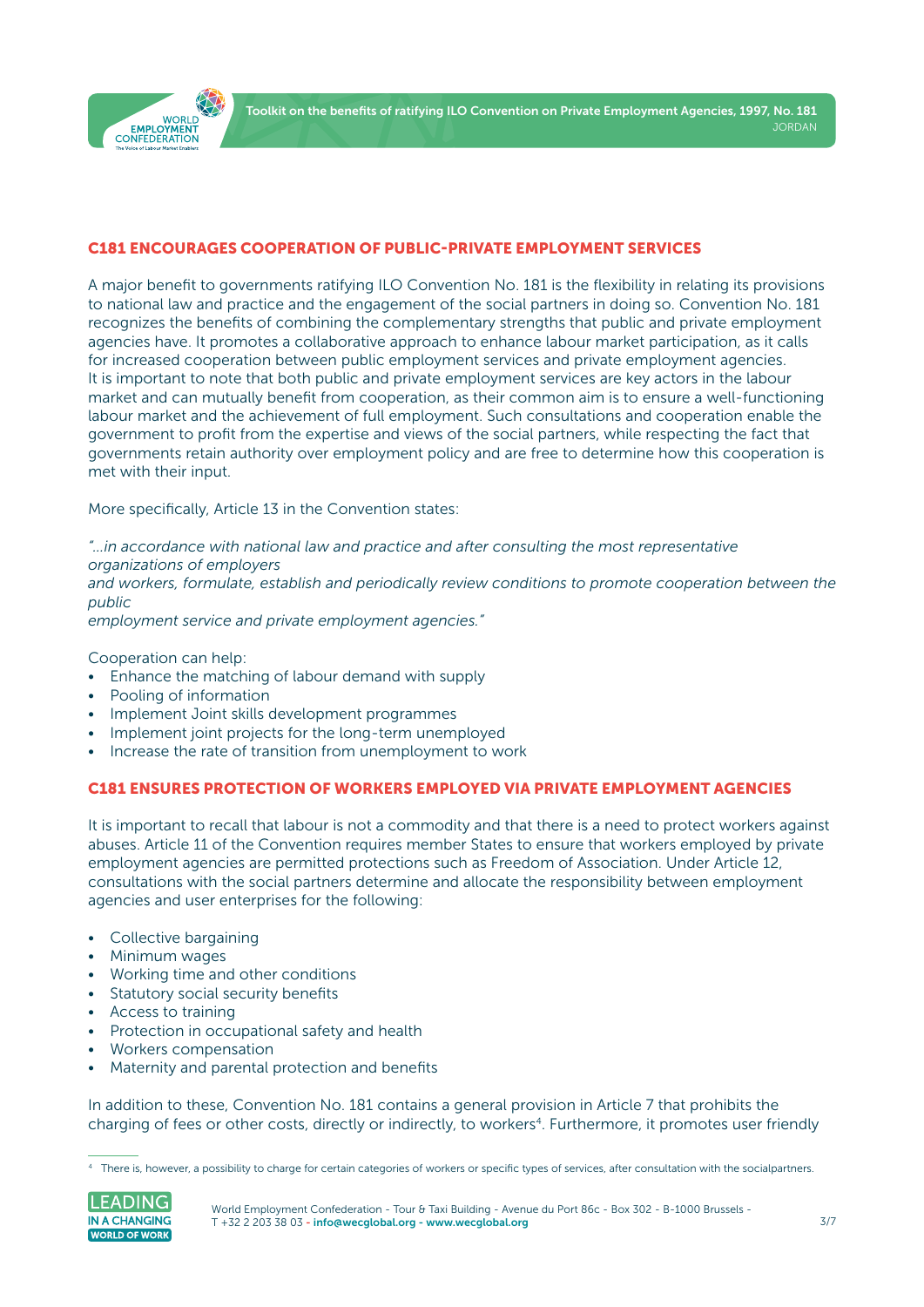

written contracts of employment (per national law and practice) clearly specifying their terms and conditions of employment in local language, and the worker's assent obtained without coercion.

Social Dialogue, where it is strong, is also a key element to ensure that workers served by private employment agencies are protected to international standards, as consultation with the social partners is promoted throughout the articles of the Convention. For example, Article 10 of Convention No. 181 promotes the engagement of the social partners for the investigation of complaints, alleged abuses and fraudulent practices concerning the activities of private employment agencies.

#### C181 CAN HELP REDUCE INFORMAL OR UNDECLARED WORK

More than half to three-quarters of all non-agricultural employment in developing countries is part of the informal economy. Workers are often women, migrants and other vulnerable groups who are excluded from other opportunities.<sup>5</sup> Negative consequences for governments with large informal economies include poor competitiveness and low growth rates, incomplete coverage of formal social programmes, the undermining of social cohesion and law and order, and lost revenue from employers and workers not reporting economic activity.

Governments that seek to transition to a formal economy could benefit from ratifying and implementing Convention No. 181, as the World Employment Confederation research indicates that there are lower levels of undeclared work in countries which have ratified it. In addition, the guidance in the Private Employment Agencies Recommendation (No. 188) promotes the use of written contracts to formalize the relationship. Licensing private employment agencies permits the industry to work in a controlled way with government oversight, creates fair competition and separates the good from the rogue agencies that can abuse workers and avoid formal inclusion.

Article 3 of Convention No. 181 states that:

*"1.The legal status of private employment agencies shall be determined in accordance with national law and practice, and after consulting the most representative organizations of employers and workers.*

*2. A Member shall determine the conditions governing the operation of private employment agencies in accordance with a system of licensing or certification, except where they are otherwise regulated or determined by appropriate national law and practice."*

#### C181 PROTECTS MIGRANT WORKERS

*"The failure of any nation to adopt humane conditions of labour is an obstacle in the way of other nations which desire to improve the conditions in their own countries"* <sup>6</sup>

Migrant workers provide a significant amount of income for their families in developing economies. Remittances from migrants to developing countries are estimated to have reached \$441billion, of 600 billion overall in 2015 with an estimated 250 million migrant workers globally.<sup>7</sup> With the total number of migrants increasing annually and such significant contributions to national economies, it is becoming more urgent to protect migrant workers in countries of origin and destination.

<sup>7</sup> World Bank, *Migration and Remittances Factbook, Advance Edition*, Washington, 2016. Retrieved from [http://siteresources.worldbank.org/](http://siteresources.worldbank.org/INTPROSPECTS/Resources/334934-1199807908806/4549025-1450455807487) [INTPROSPECTS/Resources/334934-1199807908806/4549025-1450455807487/Factbookpart1.pdf](http://siteresources.worldbank.org/INTPROSPECTS/Resources/334934-1199807908806/4549025-1450455807487) 



World Employment Confederation - Tour & Taxi Building - Avenue du Port 86c - Box 302 - B-1000 Brussels -T +32 2 203 38 03 [- info@wecglobal.org](mailto:info%40wecglobal.org?subject=) - [www.wecglobal.org](http://www.wecglobal.org)

<sup>5</sup> Retrieved from:<http://www.ilo.org/global/topics/employment-promotion/informal-economy/lang--en/index.htm>

<sup>6</sup> Peamble to the ILO Constitution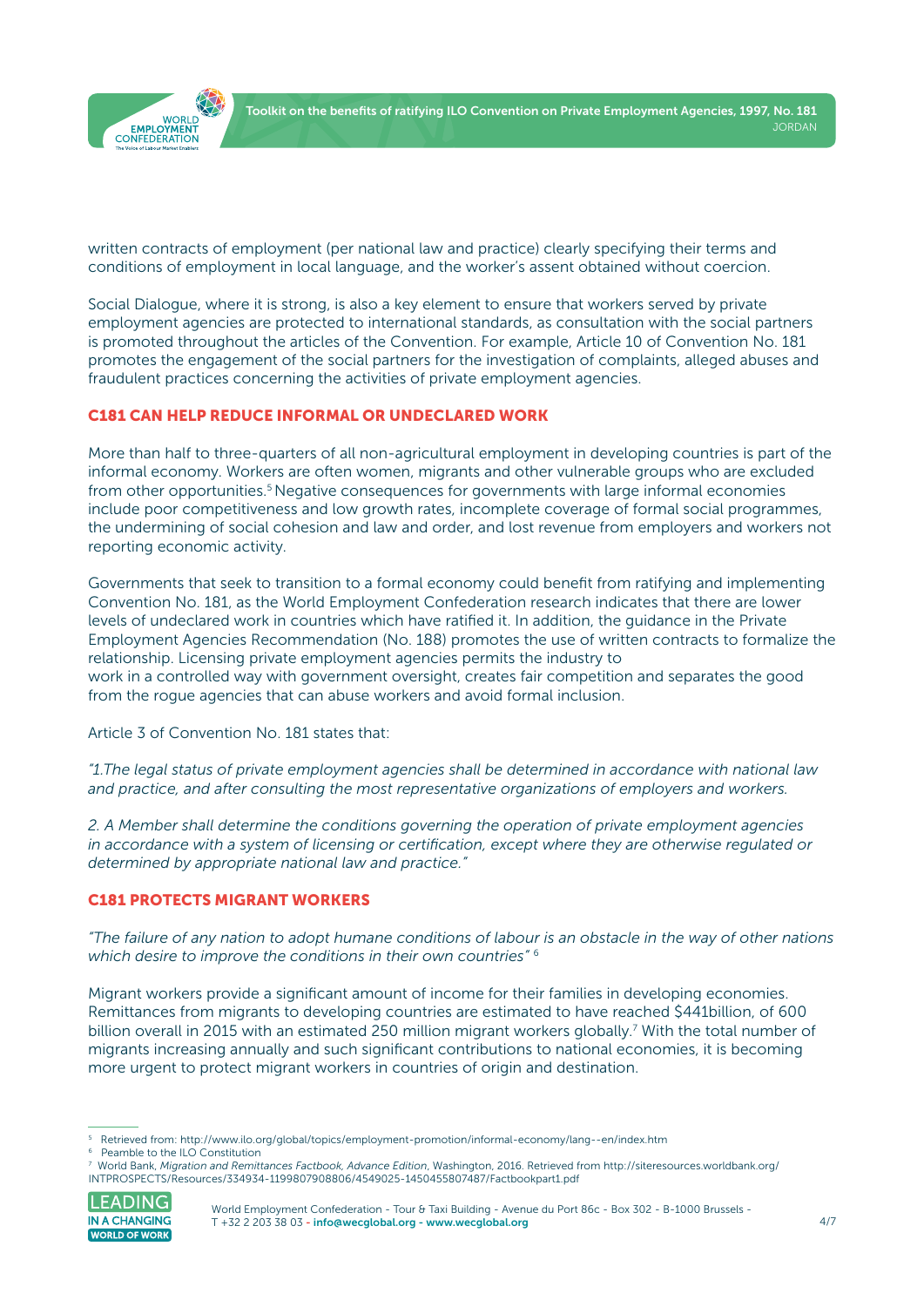



As member States of the ILO, governments should recall their commitment to the improvement of working conditions and the *"protection of the interests of workers when employed in countries other than their own"* as stated in the Preamble of the Constitution. Governments determine the legal framework for labour migration within their country. Some develop bilateral agreements with specific recipient countries and some integrate it in regional cooperation. Governments also have an opportunity to improve the governance of migration globally through the multi-lateral system.

Recognizing that private employment agencies have a large role to play in facilitating fair labour migration, we encourage appropriate regulatory action regarding private recruitment agencies at the national and international levels. Convention No. 181 specifically relates to the protection of migrants and such regulation is essential to eradicate abuses by rogue operators, which engage in human trafficking and/or violate rights enshrined in the ILO fundamental Conventions. Furthermore, it helps governments meet obligations under the ILO Declaration on Fundamental Principles and Rights at Work, and helps to achieve targets 8.7, 8.8, 10.7 and  $10.c<sup>8</sup>$  of the Sustainable Development Goals.

Private employment agencies are a facilitator of human resources management services and when properly regulated can contribute to decent work. With 32 ratifications to date, the ILO's Private Employment Agencies Convention, 1997 (No. 181) is part of a larger structure of coordinated international guidance and support promoting decent employment creation and a well-functioning labour market that includes the protection of migrant workers' rights with specific regard to fair recruitment. Therefore, Convention No. 181 should be seen as an important aspect of a much broader initiative of protections for migrant workers, as the elements of it, when implemented appropriately, play a major role in fair migration through an appropriately regulated private employment industry.

### ILO CAN OFFER TECHNICAL ASSISTANCE TO RATIFY C181

The ILO provides technical assistance in order to help governments draft national legislation in line with Convention No. 181 and to help address issues in legislation and practice. Various national ILO programmes currently exist in order to help develop appropriate regulatory frameworks. The ILO has also produced a Guide to Private Employment Agencies<sup>9</sup> to support governments in drafting legal frameworks in line with Convention No. 181. It is a useful resource to identify potential gaps in legislation and develop solutions appropriate for national context. In addition, the Fair Recruitment Initiative is valuable resource to support the tripartite constituents with regard to the specific challenges of cross-border labour migration and fair recruitment.

<sup>9</sup> [http://www.ilo.org/wcmsp5/groups/public/---ed\\_norm/---declaration/documents/instructionalmaterial/wcms\\_083275.pdf](http://www.ilo.org/wcmsp5/groups/public/---ed_norm/---declaration/documents/instructionalmaterial/wcms_083275.pdf)



See footnote 1 above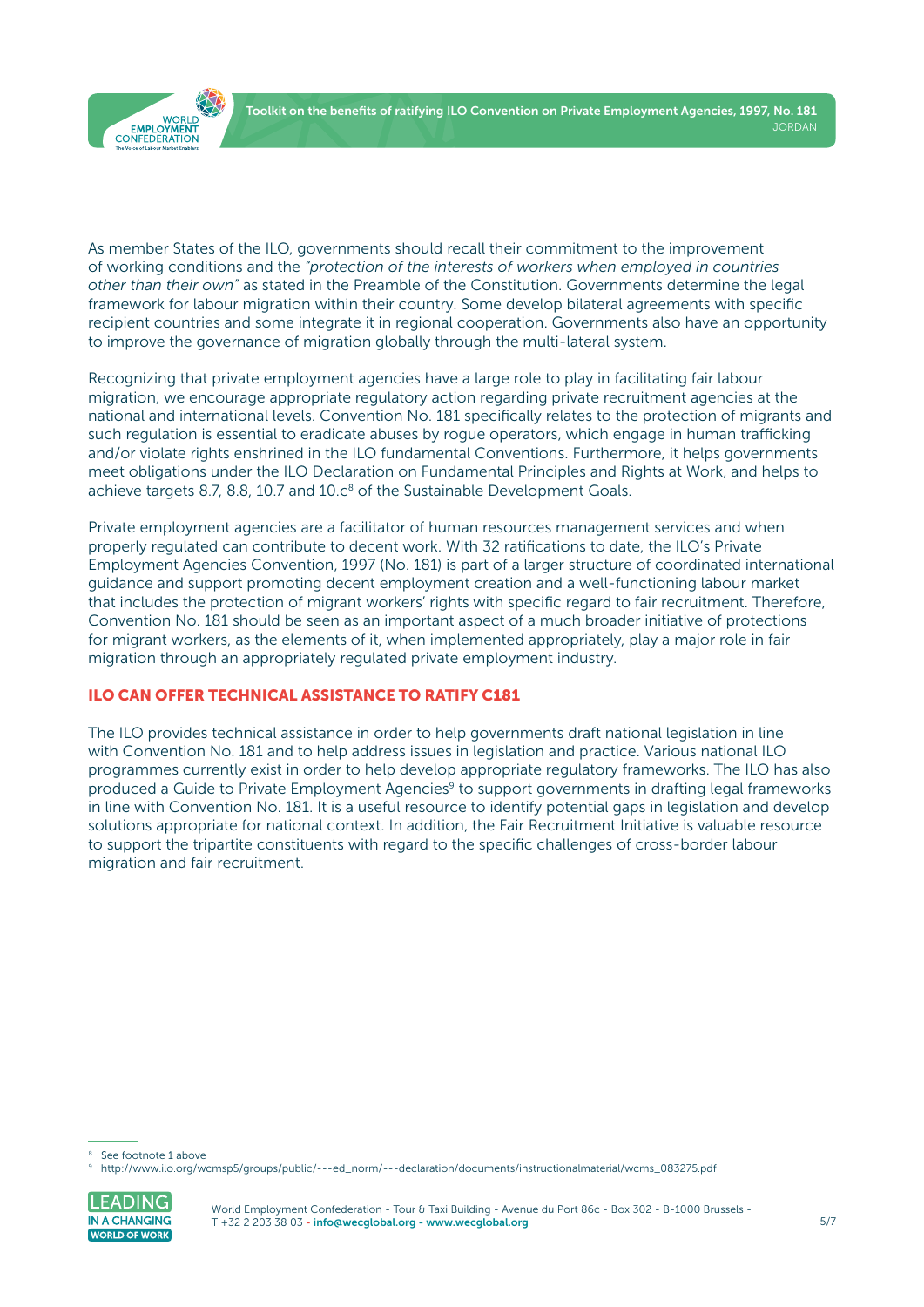Toolkit on the benefits of ratifying ILO Convention on Private Employment Agencies, 1997, No. 181 JORDAN

<span id="page-5-0"></span>

# Conclusions

In closing, it is important to recall that Convention No. 181 helps to create a level playing field in the private recruitment agency sector by controlling it and creating a more socially responsible industry by marginalizing rogue agencies-especially with regard to abuses of overseas workers. It helps divide the responsibilities in delivering improved working conditions while delivering protections to international standards and accommodating diversity of national contexts. Good working conditions for workers recruited through agencies, as stipulated in the Convention, enable agencies to deliver a better protected and quality workforce that is essential to improve the general level of service offered by the agency to its clients. The ideal environment for the protection of migrant workers engaged by private employment agencies is when both countries of origin and destination ratify and implement Convention No. 181 and engage in bi-lateral agreements to ensure that protections are enforced.

# Jordan – Why ratify ILO Convention No. 181?

- Regulating private employment agencies through the Convention can help reduce the size of the informal economy by licensing all agencies providing all forms of labour, including seasonal workers, to enterprises in all sectors. With a 2013 UNDP report identifying that 44% of workers were engaged in the informal economy<sup>10</sup>, a reduction could be realized through ratification of Convention No. 181 – accompanied by regulatory changes and efficient and effective enforcement – and could result in an increase in revenue through the proper reporting of economic activity. This regulation would be complementary to the "*National Framework for a Transition to a Formal Economy*" that Jordan initiated in 2015.
- Effective implementation of the Convention promotes ethical recruitment practices and can result in improved labour market performance, helping to improve the competitiveness of Jordanian enterprises. For example, such ethical practices facilitate a sustainable supply chain and are an important component to enhancing the competitiveness of Jordanian enterprises abroad by making Jordan more attractive for foreign companies that source goods and services there.
- Recognizing the critical importance of migrant workers to Jordan's economy as both a country of origin and destination, ratifying and implementing ILO Convention No. 181 is an important measure to help improve the situation for many of the workers migrating to and from Jordan with the help of private employment agencies. With 10.3% of GDP being remitted by Jordanian's working abroad, regulation of private recruitment agencies sending workers overseas is critical in order to create a level playing field in the sector by controlling it and creating a more socially responsible industry by marginalizing rogue agencies-especially with regard to exploitation of overseas workers. Appropriate regulation also improves the level of service provided by Jordanian's working overseas.
- The World Employment Confederation recognizes that the migrant domestic workers are a vital part of the workforce in Jordan but remain at risk of being exploited and least protected groups of workers in the country, regardless of having better legal protections than most Arab states.

<sup>10</sup> <http://www.undp.org/content/dam/jordan/docs/Publications/Gov/The%20Informal%20Sector%20in%20the%20Jordanian%20Economyjo.pdf> pg 41